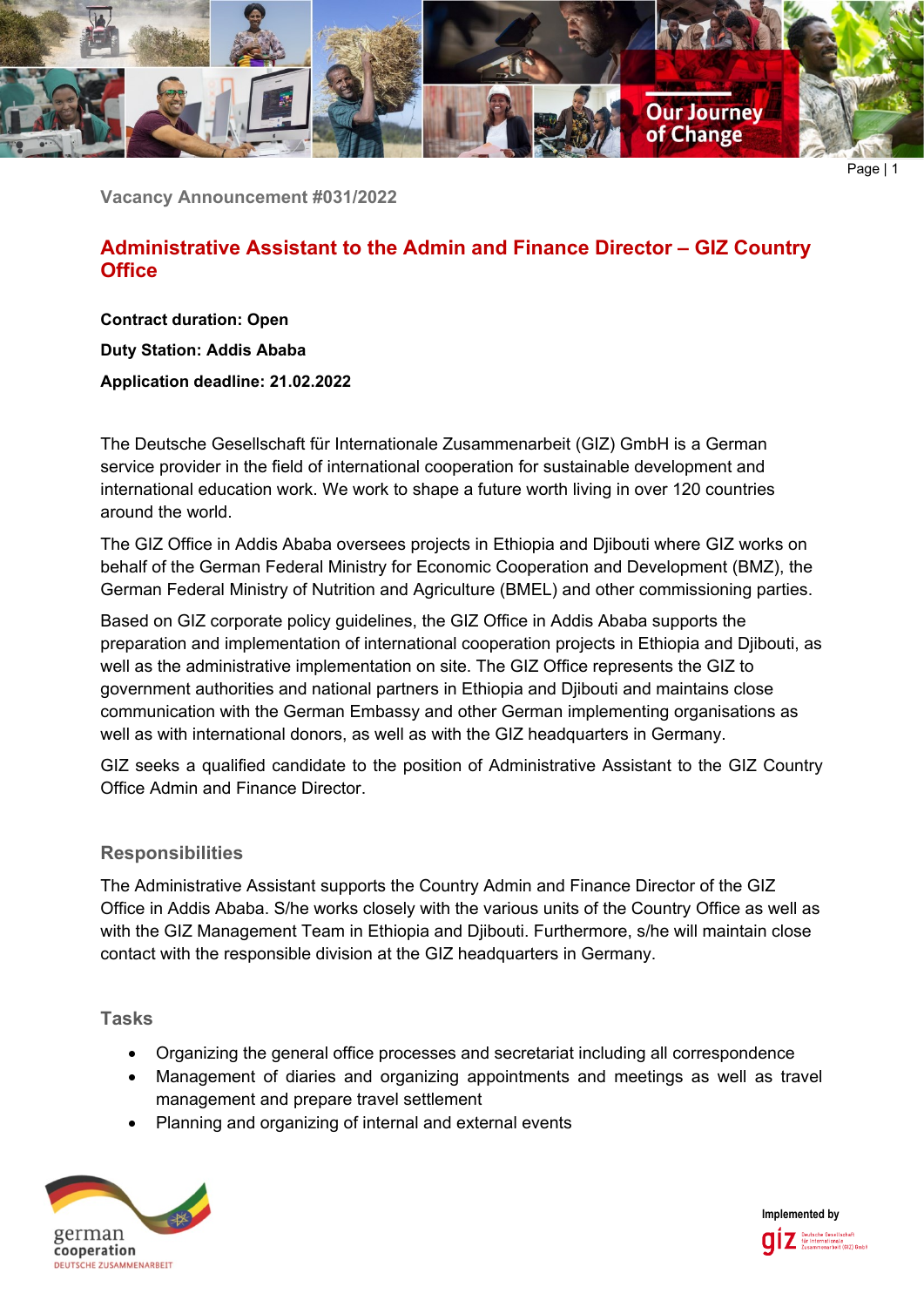

Page | 2

- Support of information and knowledge management, including filing of documents
- Internal and external correspondence in German and English
- Assistance in preparation of contracts and preparation of confidential documents
- Writing meeting minutes, reports and preparing presentations
- Coordinating/forwarding/distributing requests and tasks; coordinates the execution of tasks and follows up on agreements according to deadlines

## **Other duties/additional tasks**

- Deputizes the Personal Assistant to the Country Director
- Assists and/or carrying out other office activities and any other tasks as assigned.
- Participates in further job training related to his/her position and duties such as secretarial, computer, office, and language skills, if required.

## **Required qualifications, competencies, and experience**

## **Qualifications**

- University degree (minimum B.A.) in administration or a related subject
- A minimum of four years working experience in office management or a related field of work, preferable in an international context.
- Fluent in writing, reading, and speaking in English and Amharic
- Study and/or work experience in an English or German speaking country is an advantage
- Good written and oral communication/expression
- Excellent working knowledge of modern telecommunication systems (telephone, fax, email, and internet)
- Very good working knowledge of ITC technologies (e.g., MS Office) and experience with SAP and document management systems; digital literacy
- Excellent organizational skills, ability to multitask, prioritize and meet deadlines
- Teamwork, communication skills, resilience, and flexibility; ability to work in an international team
- High level of service-orientation
- Discretion, loyalty, and integrity
- Demonstrated ability to work effectively and efficiently in a fast-paced office environment
- Willingness to learn, improve and upgrade skills as required by the tasks to be performed
- Takes over responsibility for the tasks assigned to her/him and carries them out independently, proactive approach.